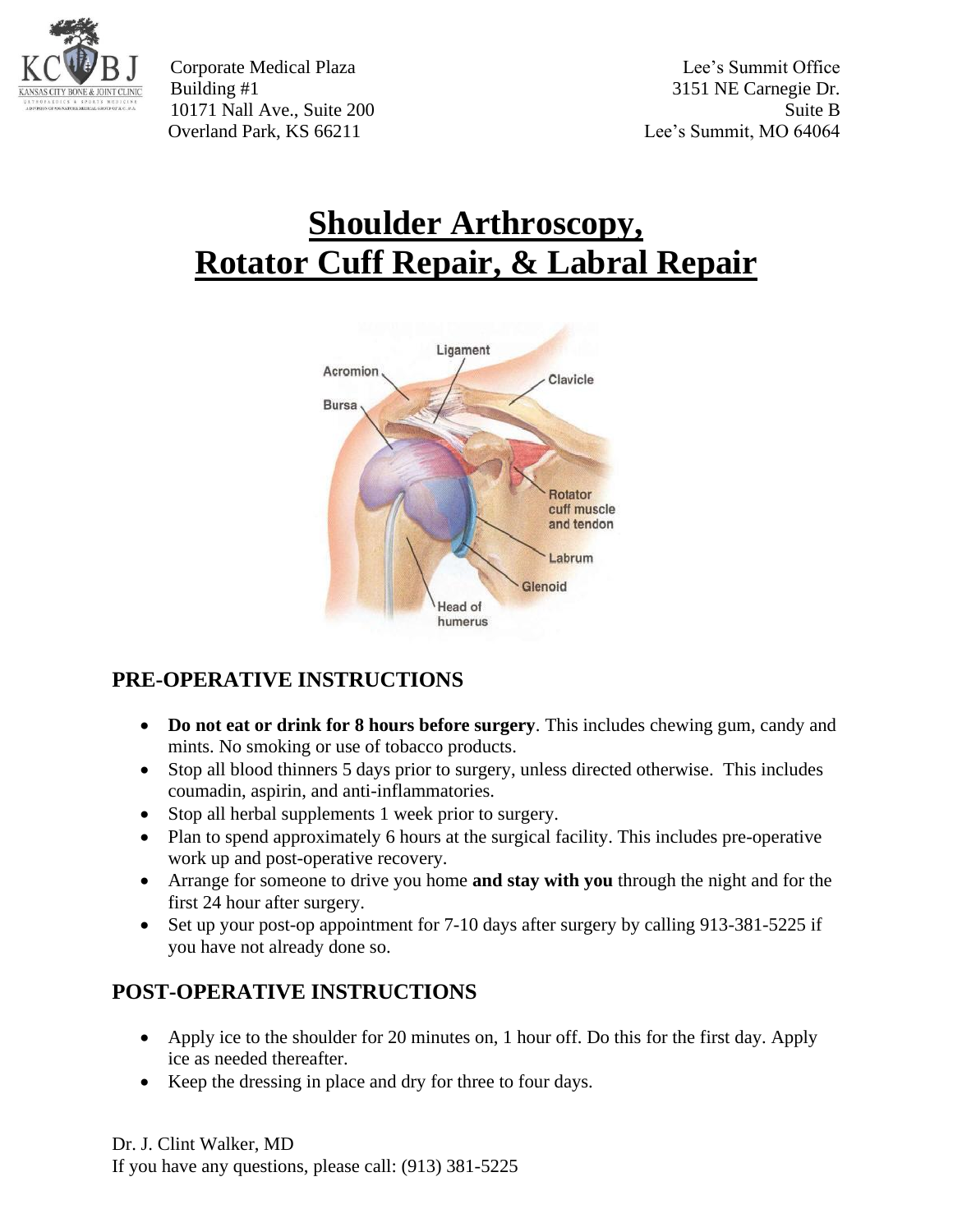

Corporate Medical Plaza Lee's Summit Office Building #1 3151 NE Carnegie Dr. 10171 Nall Ave., Suite 200 Suite B Overland Park, KS 66211 Lee's Summit, MO 64064

- On the third or fourth day, you may remove the dressing and apply a band aid over the incisions. **DO NOT** get the incisions wet in the shower.
- If you do not have a post-operative appointment already scheduled, call the office (913- 381-5225) to schedule your follow-up appointment for approximately 7-10 days following surgery.
- Take Aleve, 2 pills, twice daily as instructed or resume the previously prescribed antiinflammatory as directed if medically allowed.
- Take the pain medication as needed.

## **ROTATOR CUFF OR LABRAL REPAIR**

- Remain in the sling and avoid any active movement of the shoulder until further instructions at your post-operative appointment.
- You may only come out of the sling to allow your elbow to straighten and bend. Otherwise remain in the sling.
- You may work on finger, wrist and elbow motion to prevent further stiffness. **Do Not** move the shoulder.

## **SHOULDER ARTHROSCOPY- NO REPAIR REQUIRED**

- Discontinue the sling once the block has worn off and all feeling to your arm has returned if you were instructed do at the time of surgery.
- If instructed at the time of surgery, you may start on pendulum exercises and range of motion exercises.
- Perform the range of motion exercises described in this packet as tolerated until you see Dr. Walker.